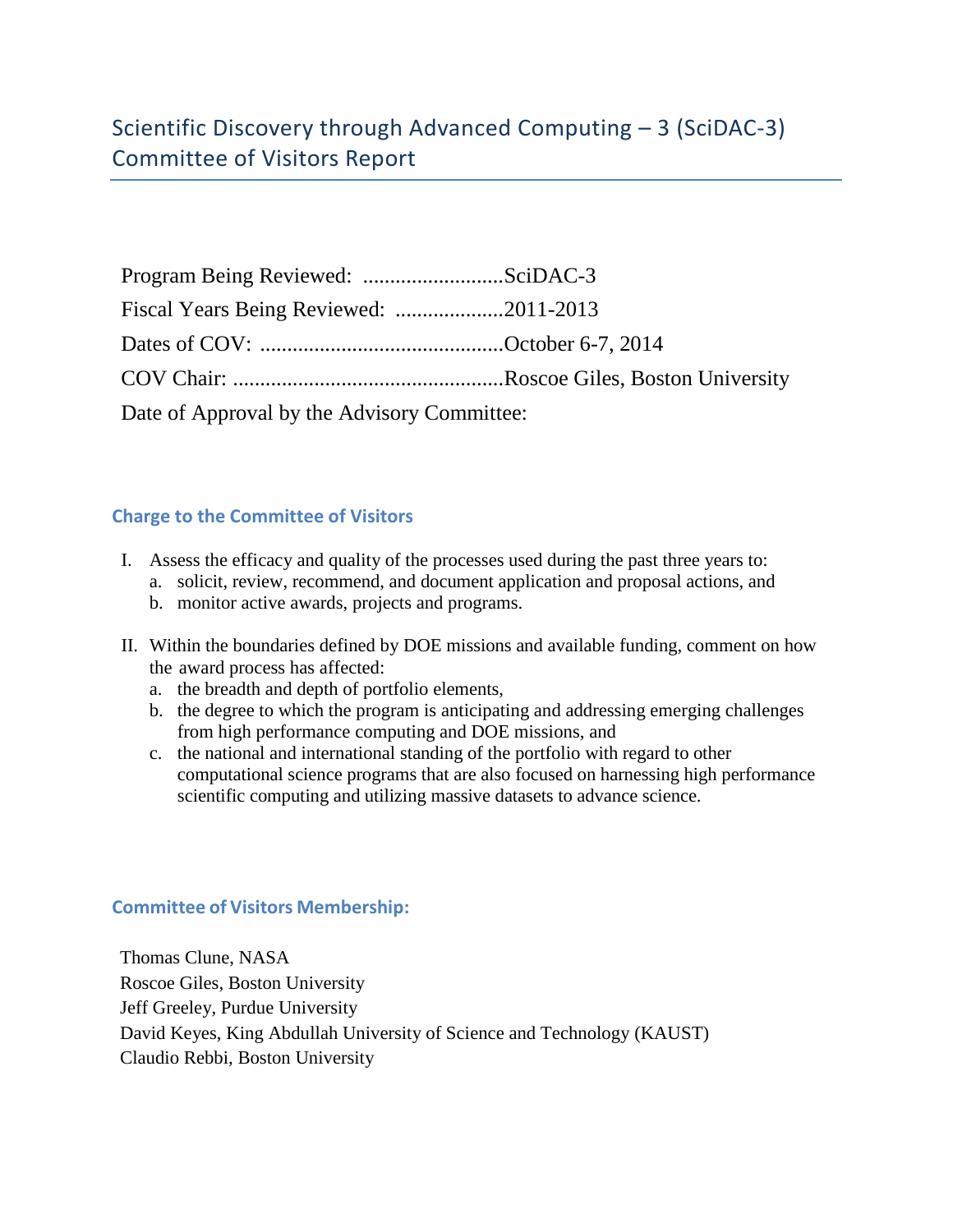## **Executive Summary**

The Committee of Visitors (COV) for the Department of Energy (DOE) Office of Science (SC) Office of Advanced Scientific Computing Research (ASCR) for the Scientific Discovery through Advanced Computing – 3 (SciDAC-3) program met at the DOE Germantown location on Monday, October 6 and Tuesday, October 7, 2014.

The COV is extremely grateful to the program officers and other ASCR staff who gave graciously of their time and knowledge to help the committee in its deliberations enabling the review process to proceed smoothly and effectively. We also want to extend our appreciation to the program managers from the other offices in SC - including BES, BER, FES, HEP, and NP who are participants in SciDAC-3 and who provided extremely useful and candid briefings on their role in the process.

## **Highlights of Findings**

- *SciDAC remains the gold standard nationally and internationally for fostering interaction between disciplinary scientists and HPC. The Program Managers are to be commended on continuing the excellence of the SciDAC "brand."*
- *The breadth and depth of the portfolio is appropriate.*
- *Critical to the success of SciDAC-3 is the active role played by PMs in selecting projects and evaluating proposals in light of the highly complex and multidisciplinary mission needs. We commend the program managers.*
- *The communication and interaction of program managers with the complex teams that are involved is essential. The level of interaction of the PMs with the teams is commendable.*
- *The ability of program managers to travel to project meetings and important conferences is important but is currently insufficient. Current travel support is inadequate.*
- *The fact that a PI's cannot count on an INCITE allocation generates concern for SCIDAC PM's and PI's. This represents a risk if allocations do not in fact meet the need.*

## **Highlights of Recommendations**

- *Coordination between science programs and ASCR priorities in timing decisions pertaining to future proposals should be maintained. Staggering the proposals between the Institutes and the Application Partnerships permits better informed and posed proposals for the second group, and therefore more efficient proposal evaluation.*
- *It is important that the program managers can impose the SciDAC priority filter over and above the peer reviewers, who (properly within their sphere) rank based on the traditional merits of quality and originality.*
- ASCR should pursue synergisms between the SciDAC and Co-Design programs.
- *In terms of demonstrating success for SciDAC collaborations, wide adoption in the field of code developed by the Institutes should be regarded as at least as meritorious as shared post-doctoral FTEs, in that it shows that the algorithmic and software technology has reached maturity.*
- *Be attentive that balance between ALCC and INCITE computing resources is tuned in light of SciDAC requirements.*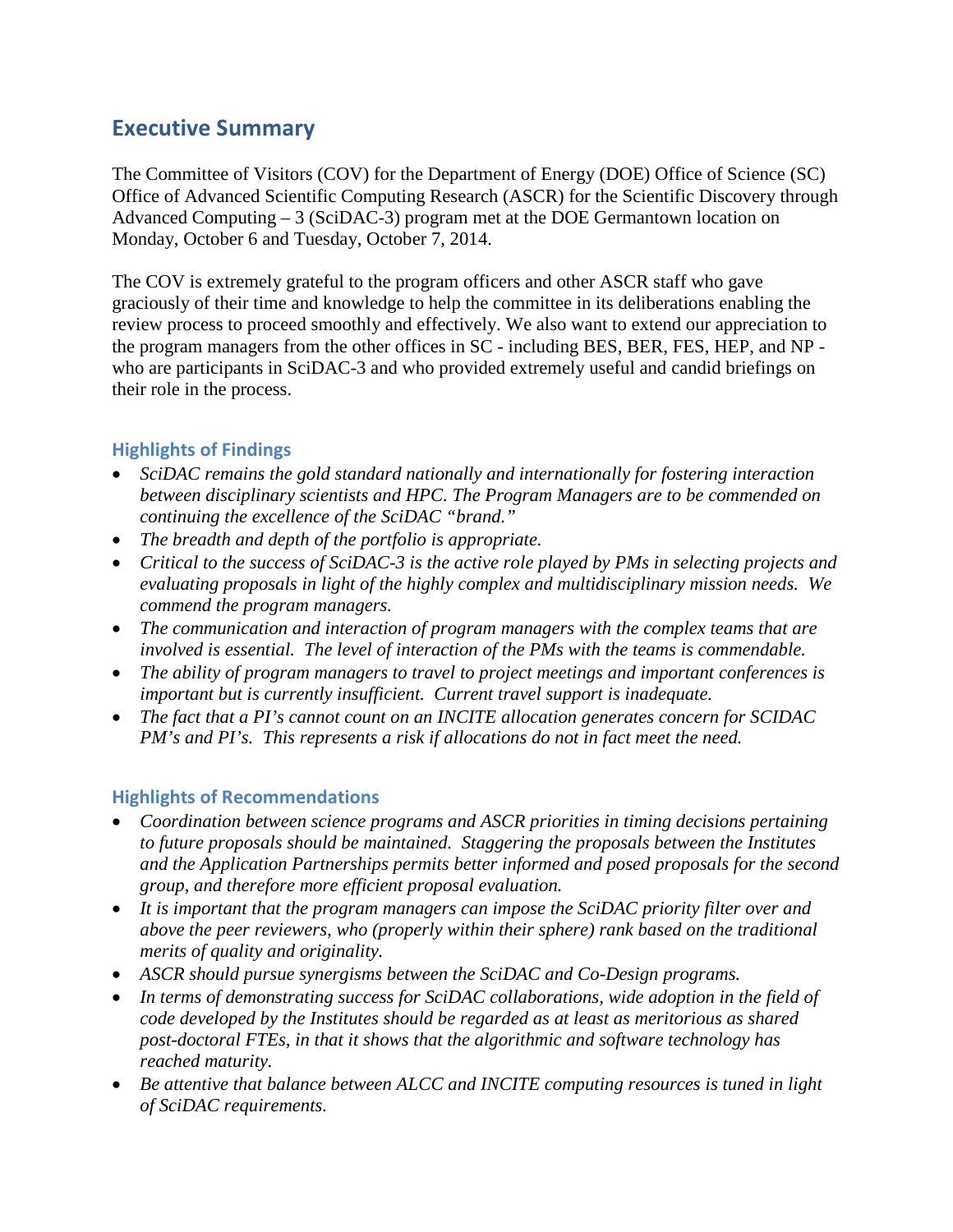## **Introduction**

The SciDAC-3 program continues the efforts of ASCR and the Office of Science to enable forefront mission science on the latest advanced computing systems at the Leadership Computing Facilities (LCF's) and at NERSC.

The goals, structure, participants and achievements of the SciDAC program, including SciDAC-3, are well represented on the SciDAC website and in reports including the previous 2007 ASCAC Committee of Visitor's report – we will not attempt to reproduce this information here except insofar as it pertains to the findings and conclusions of this report. This report focuses on the execution and achievements of the SciDAC-3 program for the past 3 years: FY2011-FY2013.

The Committee of Visitors consisted of the following expert reviewers:

Thomas Clune, NASA Roscoe Giles, Boston University (chair) Jeff Greeley, Purdue University David Keyes, King Abdullah University of Science and Technology (KAUST) Claudio Rebbi, Boston University

The committee met with ASCR staff and with program officers from the BER, BES, FES, HEP, and NP divisions of the Office of Science at the DOE Germantown location on Monday, October 6 and Tuesday, October 7, 2014. In addition, the committee had full access to program related documentation including:

- Calls for participation to Labs and Universities
- Proposals both accepted and declined
- Proposal reviews
- Summary Spreadsheets of proposal scores
- Correspondence with proposers
- Project Annual Reports and Presentations to the SciDAC PI's meetings

The COV is extremely grateful to the program officers and other ASCR staff who gave graciously of their time and knowledge to help the committee in its deliberations enabling the review process to proceed smoothly and effectively. We also want to extend our appreciation to the program managers from the other offices in SC - including BES, BER, FES, HEP, and NP who are participants in SciDAC-3 and who provided extremely useful and candid briefings on their role in the process.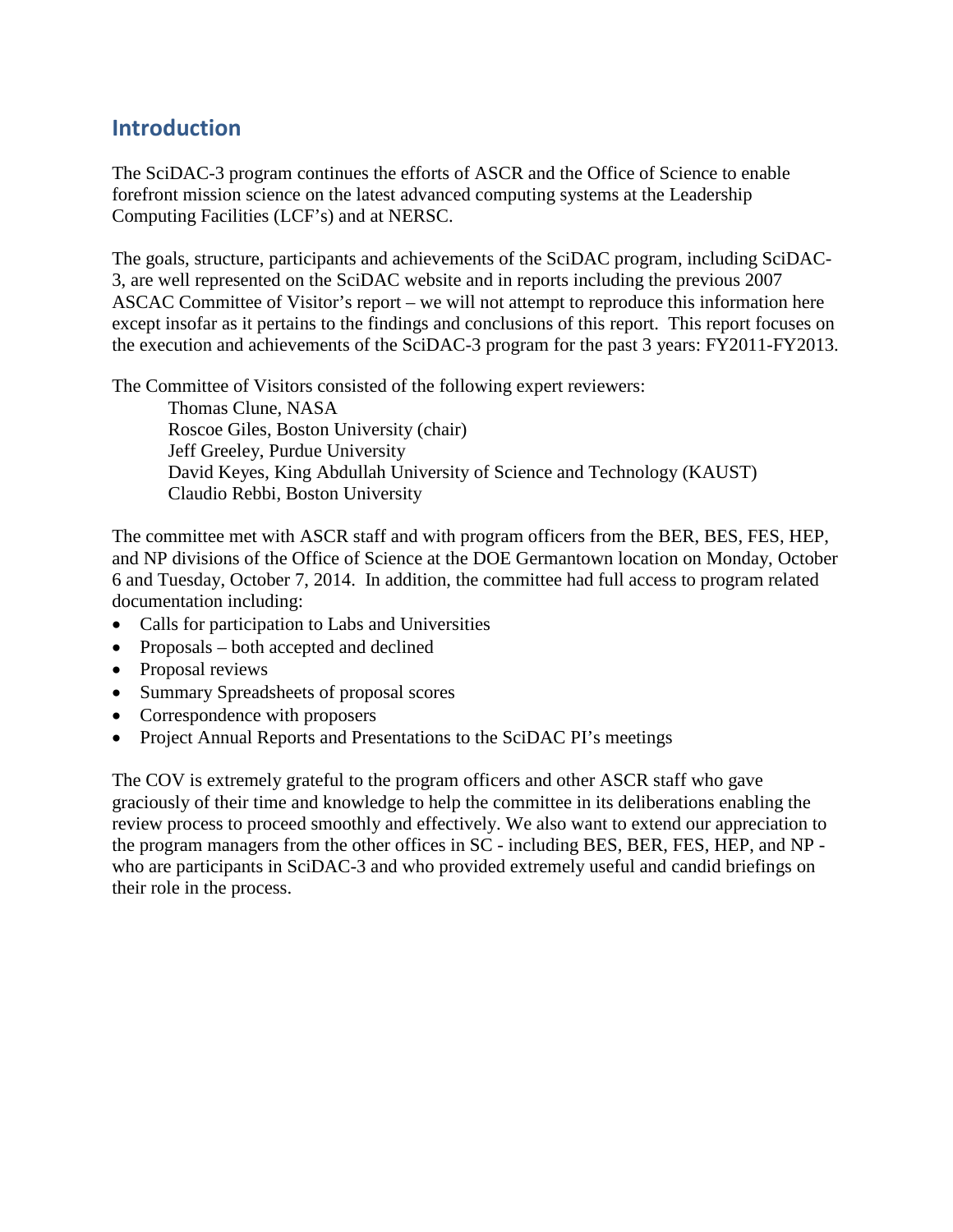## **Program Elements**

The SciDAC-3 program has two elements: SciDAC Institutes and Scientific Computation Application Partnerships (SAP's).

As described in the 2011 solicitation for the Institutes,

"The mission of the SciDAC Institutes is to provide intellectual resources in applied mathematics and computer science, expertise in algorithms and methods, and scientific software tools to advance scientific discovery through modeling and simulation in areas of strategic importance to the Office of Science and the National Nuclear Security Administration (NNSA)."

The Science Application Partnerships program consists of 5 joint efforts by ASCR and an SC program office (BES, BER, FES, HEP, NP) each focused on DOE mission applications that benefit from forefront computation. In the language of the solicitations:

"A successful Partnership will:

- 1. Exploit leadership class computing resources to advance scientific frontiers in an area of strategic importance to the Office of Science, and
- 2. Effectively link to the intellectual resources in applied mathematics and computer science, expertise in algorithms and methods, and scientific software tools at one, or more, SciDAC Institutes."

Our COV was charged to review all of these program elements -- involving 2 Institute solicitations and 5 Partnership solicitations. Because the Institutes and each of the Partnership Applications are tightly coupled, this report is organized as a series of responses to each part of the charge. For each part of the charge we present our comments, findings, and recommendations for the program as a whole followed by discussion of individual elements as needed.

# **Processes to solicit, review, recommend, and document application, proposal, and award actions**

## **SciDAC Institutes**

A challenge of the solicitation/review process is the interdependence of the institutes and the science applications. The computing and applied mathematics research/development at the Institutes needs to support the science applications (and so needs to be aware of them) while the science applications need to be aware of the new capabilities being supported by the institutes.

Experience shows that earlier incarnations of the SciDAC program also wrestled with this challenge.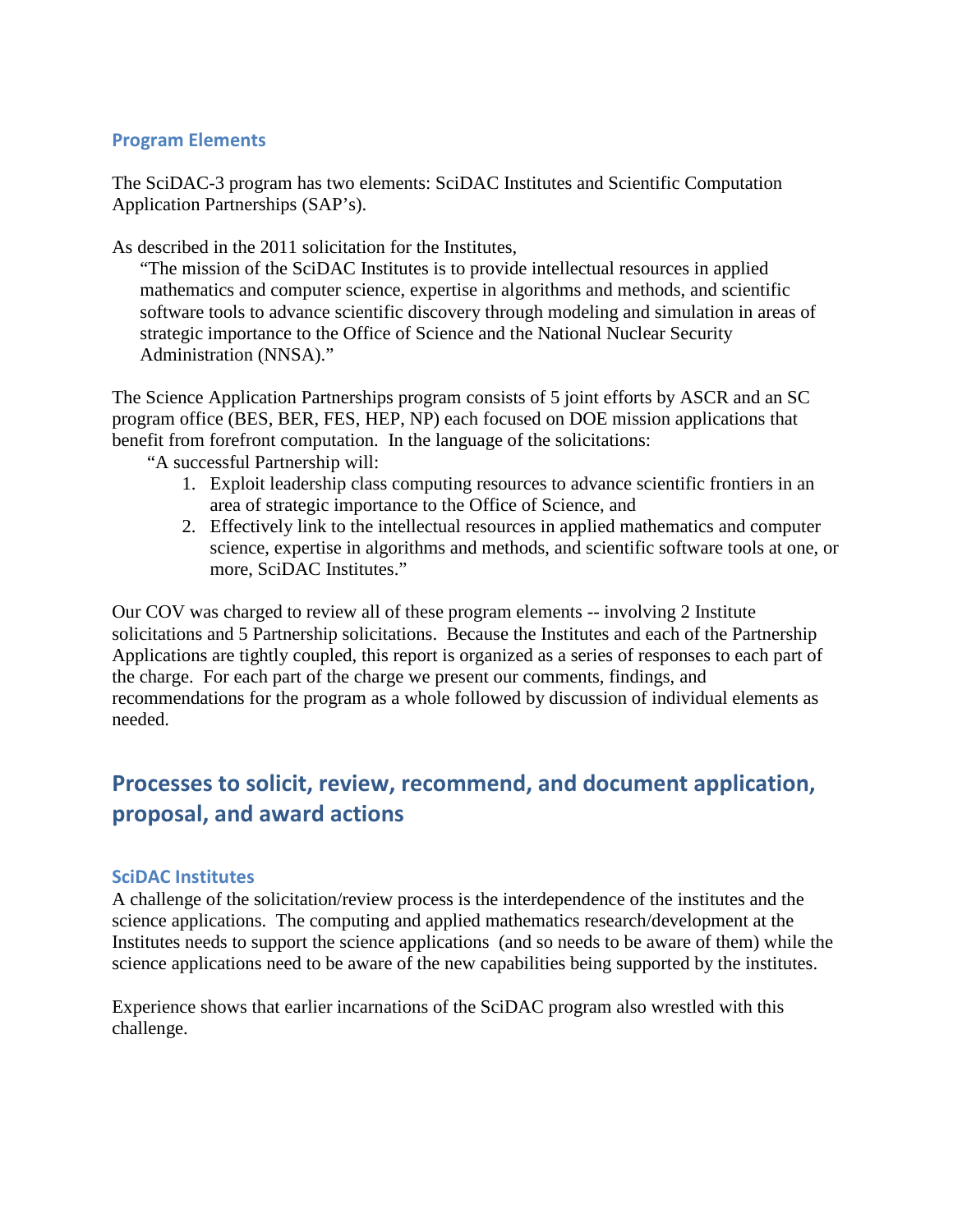SciDAC-3 planned a three-step approach that took nice advantage of close collaboration between SC application and ASCR program managers:

- ASCR formulates the Institutes solicitation informed by the application area needs discussed with area PM's.
- After the Institutes are awarded, the solicitations for each of the areas take place in the context of the known Institutes.
- Science Applications are reviewed and awarded.

The institute solicitation in Spring 2011 received 37 letters of intent and 27 proposals. The review process included panel reviews in in 3 parallel sessions focused on the areas of Architecture-Aware Performance, Data Analytics and Visualization, and Scalable Solvers and Scalable UQ, and mail-in reviews for System Software. A peer review panel that included select reviewers from the separate panels followed. The peer review panel looked at management/organizational strengths and weaknesses of top rated proposals. Finally, input was sought by the ASCR PM's from SciDAC partners in the other offices. The final portfolio was built by the ASCR PM's in consideration of all the developed review materials.

The initial review process identified 3 fundable projects -- in the areas of scalable mathematics and solvers, uncertainty quantification, and architecture aware performance. It did NOT succeed in identifying a sufficiently highly reviewed project in the area of data/visualization. For each of the 3 fundable projects, the PM's had extensive interactions with the proposers about the scope, activities and funding levels and awards were made at the end of June, 2011.

In September 2011, ASCR issued another solicitation for a single data-focused Institute. This resulted in 7 letters of intent and , 8 submitted proposals. An award was made in December of 2011.

Thus the SciDAC-3 program created the following 4 institutes:

**FASTMath:** Frameworks, Algorithms, and Scalable Technologies for Mathematics. Topic areas: Structured & unstructured mesh tools, linear & nonlinear solvers, eigensolvers, particle methods, time integration, differential variational inequalities.

**QUEST**: Quantification of Uncertainty in Extreme Scale Computations Topic areas: Forward uncertainty propagation, reduced stochastic representations, inverse problems, experimental design & model validation, fault tolerance.

**SUPER**: Institute for Sustained Performance, Energy and Resilience.

**SDAV:** Scalable data management, analysis & visualization.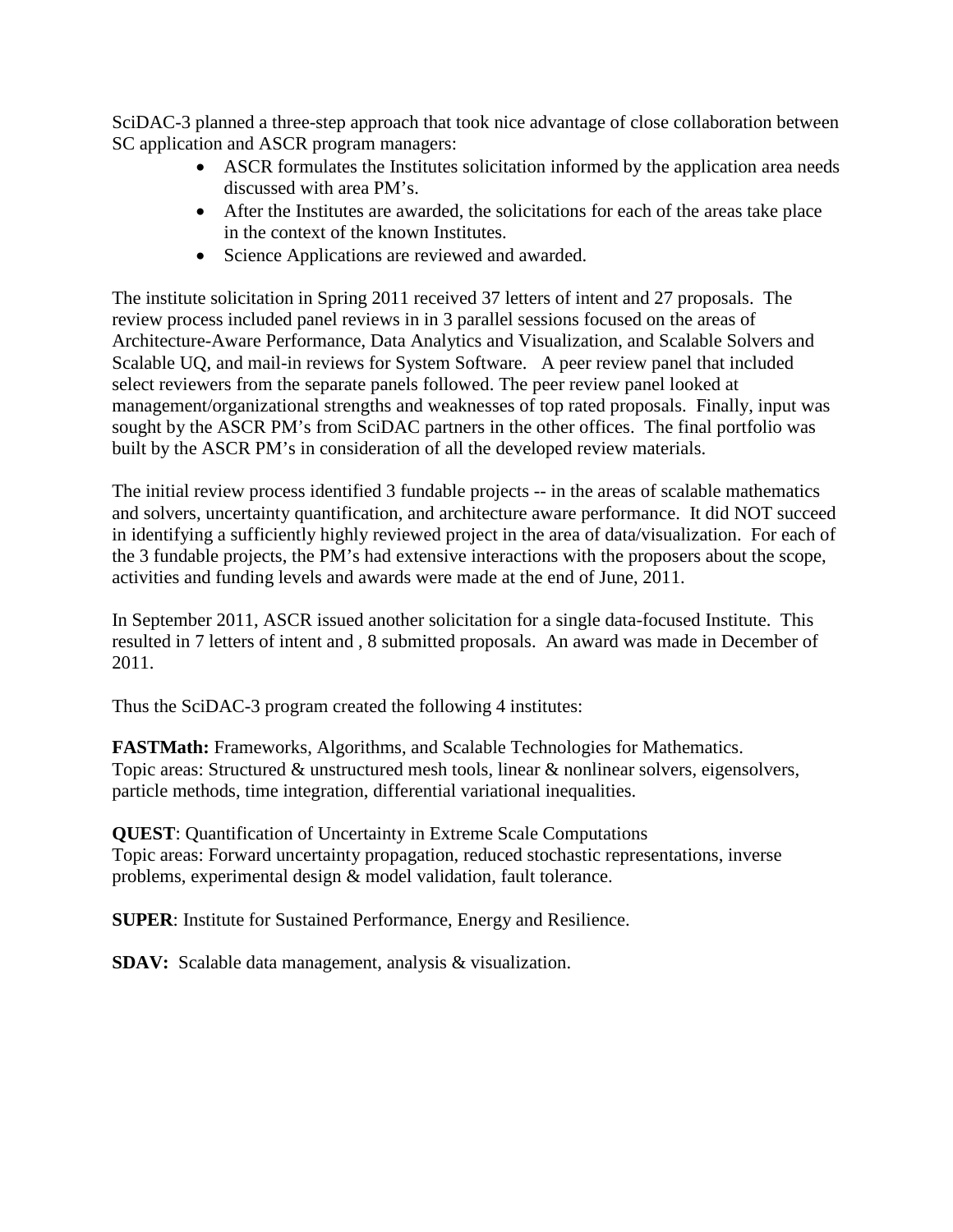#### **Findings**:

- *The timing of the calls for institute proposals and the interrelated partner proposals is a challenge. Asking the program managers in the science areas to define their areas of interest, followed by the institute competition with knowledge of those areas, followed by the actual science program completion, was a good process.*
- *The PM's are to be commended for having the courage to recompete the data institute rather than accepting a suboptimal solution among the original proposals.*
- *Process Documentation has much improved since last review in 2007*

## **Science Application Partnerships**

Each of the SAP solicitations focused on activities defined by the corresponding partner program. The partner office in close collaboration with ASCR led the review processes in each case.

There is no "one-size-fits-all" style of FOAs and review processes. Office-specific solicitations and flavors are natural. For example, in SciDAC-3, NP emphasized obtaining predictions of direct relevance to current experimental programs at the accelerators, by means of LQCD. In contrast, the BES Program Managers sought a broad portfolio of projects in the context of frontier electronic structure calculations that they had previously identified.

Communication within the SciDAC program seems excellent. Within Germantown, communication between the program managers of the science applications and the institutes is effective and demonstrates healthy interdependence for success. In particular, the SciDAC-3 applications award selection has been harmoniously coordinated.

The short turn around time between announcements and awards is remarkable.

Reviewers were very good despite numerous conflicts of interest that reduced the pool of available qualified people.

#### **BER**

The BER solicitation received pre-proposals from 11 teams of which only 6 were encouraged to submit full proposals based upon responsiveness to the SciDAC call. The three successful proposals all obtained average scores of 8 or 9 (out of 10) and were uniformly ranked higher than the declined proposals.

### **BES**

The BES partnership solicitation received the most preproposals of any of the SC partners (89), and the large number necessitated a correspondingly significant downselect before encouragement of full proposals. The downselect, to 28 full proposals, was made largely on the basis of responsiveness to the SciDAC call, with effective collaboration with SciDAC Institutes being a primary consideration. The size and competency of the teams, as well as the consistency of the proposed scientific applications with the current BES science portfolio, were also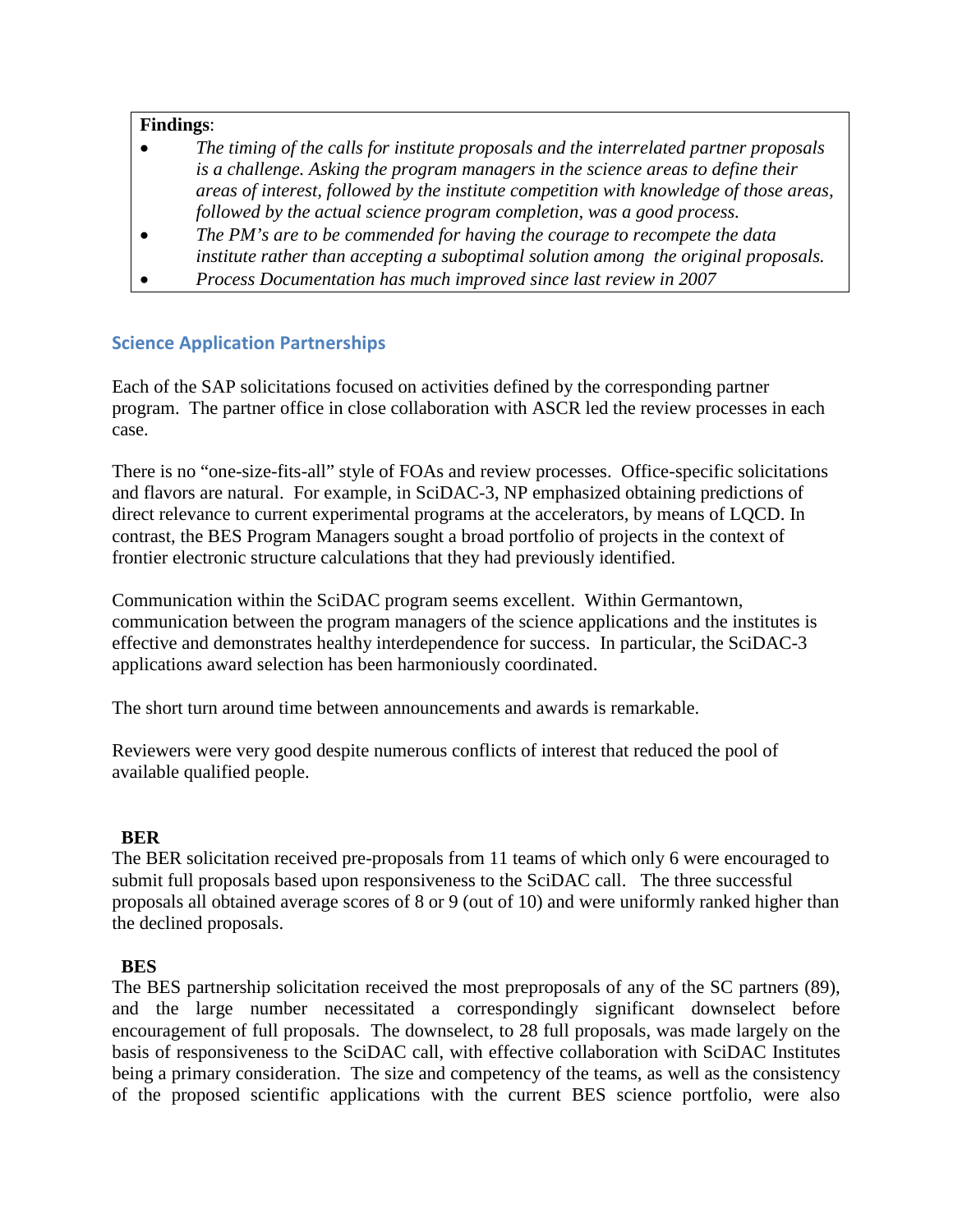evaluated. The 28 full proposals received were sent for external review (21 BES and 21 ASCR reviewers), and written comments were supplemented by a numerical score of 1-6 from each reviewer. Successful proposals generally obtained average scores of five or greater, but specific comments of the reviewers, including, but not limited to, the reputation of the PI's, the direct experience of the PI's with mathematical and algorithmic analysis, and the overall balance of the portfolio, were also considered in the final decision-making process.

## **FES**

The number of reviews per proposal in SciDAC-3 was very impressive in many cases, e.g., FES had 5-8 FES reviewers per Edge Physics proposal. This took major effort due to the smallness of the US community, namely reviews from abroad. However, this is important to the integrity of the process.

## **HEP**

There were 7 proposals, reviewed by mail. Three were recommended for support. We noted that one proposal reviewed highly, but it appeared that the reviewers failed to see shortcomings in the proposal, giving it a rather good score; the PMs in HEP and ASCR exercised good judgment in noting the lack of relevance to HEP and ASCR goals and declined.

## **NP**

There were 10 preproposals, 9 proposals reviewed by mail and 3 awards. The role of the program managers in properly identifying proposed activities that were both responsive to DOE mission needs and achievable was evident in our review.

### **Findings**:

- *Critical to the success of SciDAC-3 is the active role played by PMs in selecting projects and evaluating proposals in light of the highly complex and multidisciplinary mission needs. We commend the program managers.*
- *The solicitation was complex and overall effective with cooperation among various PMs. The communication about the nature of the data institute was not as effective – necessitating a second call.*
- *The requirements for preproposal and portfolio downselection vary substantially from one program to the next, but the PMs are managing those differences in a manner appropriate to their discipline.*

### **Recommendations**

- *Preserve decision documents, even for declined proposals, and provide summary feedback in the declination letter.*
- *Coordination between science programs and ASCR priorities in timing decisions pertaining to future proposals should be maintained.*
- *It is important that the program managers can impose the SciDAC priority filter over and above the peer reviewers, who (properly within their sphere) rank based on the traditional merits quality and originality.*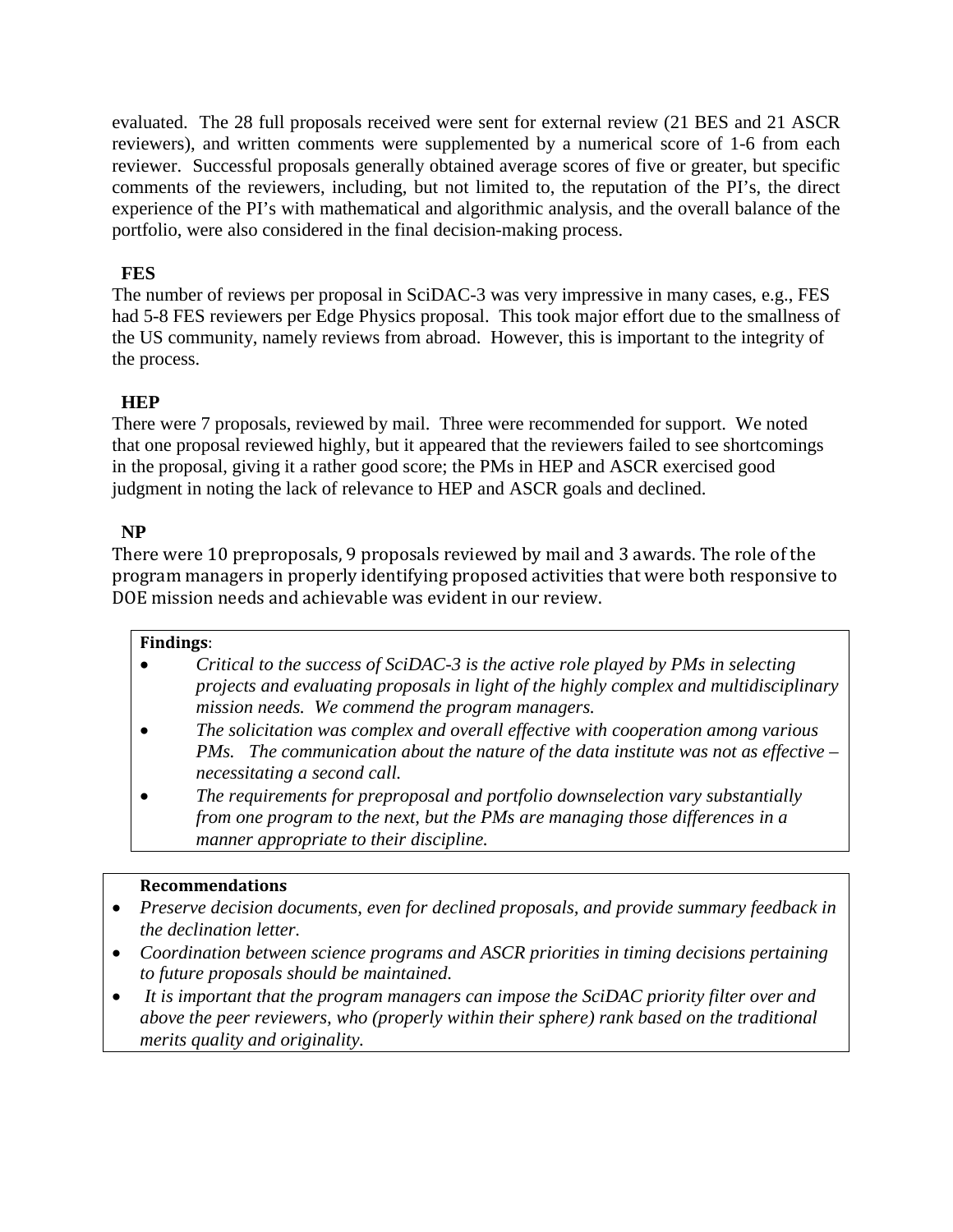## **Processes to monitor active awards, projects and programs**

The active awards are monitored through weekly telecons, semi-annual reports, site visits, and annual SciDAC-3 PI meetings in the Washington DC area. The program managers take an active monitoring role.

For the institutes, reports focused on Institute-Awareness (interaction between institutes), Architecture-Awareness, and Application-Awareness. These interconnections are essential for success of the Institutes in supporting applications and each other.

For each of the application areas, the PM's in the area and the ASCR PM's worked cooperatively on project monitoring.

We noted that communication between the PMs and the PIs in the field is evidently much tighter in SciDAC-3 than in SciDAC-1 and SciDAC-2. Even weekly or bi-weekly telecons with institute directors occur in some cases. Semi-annual reports are uniformly collected. Annual meetings PI meetings in DC are also important and valued.

We note that partnership projects are generally on a successful path, though one (unspecified) has been relatively unresponsive. For example, one failed to produce a requested flyer for standard distribution.

Collaborations with SciDAC Institutes appear to be successful, especially with regard to the three institutes that were established prior to the partnership selections. Interactions with the data centered SDAV institute started developing later, and some needed connections have not been solidified.

#### **Findings**

- *Projects are well monitored by PM's through frequent telecons.*
- *PI meetings are an excellent mechanism for oversight.*
- *The program managers seem to be able to work together very effectively in supporting the projects. Negotiations among program managers were essential, and positive solutions were readily achieved*
- *The communication and interaction of program managers with the complex teams that are involved is essential. The level of interaction of the PMs with the teams is commendable.*
- *The ability of program managers to travel to project meetings and important conferences is important but is currently insufficient. Current travel support is inadequate.*
- *The program was adaptive to changing circumstances. For example, when one PI became ill, there was an intervention that resulted in a two-PI arrangement that worked very well.*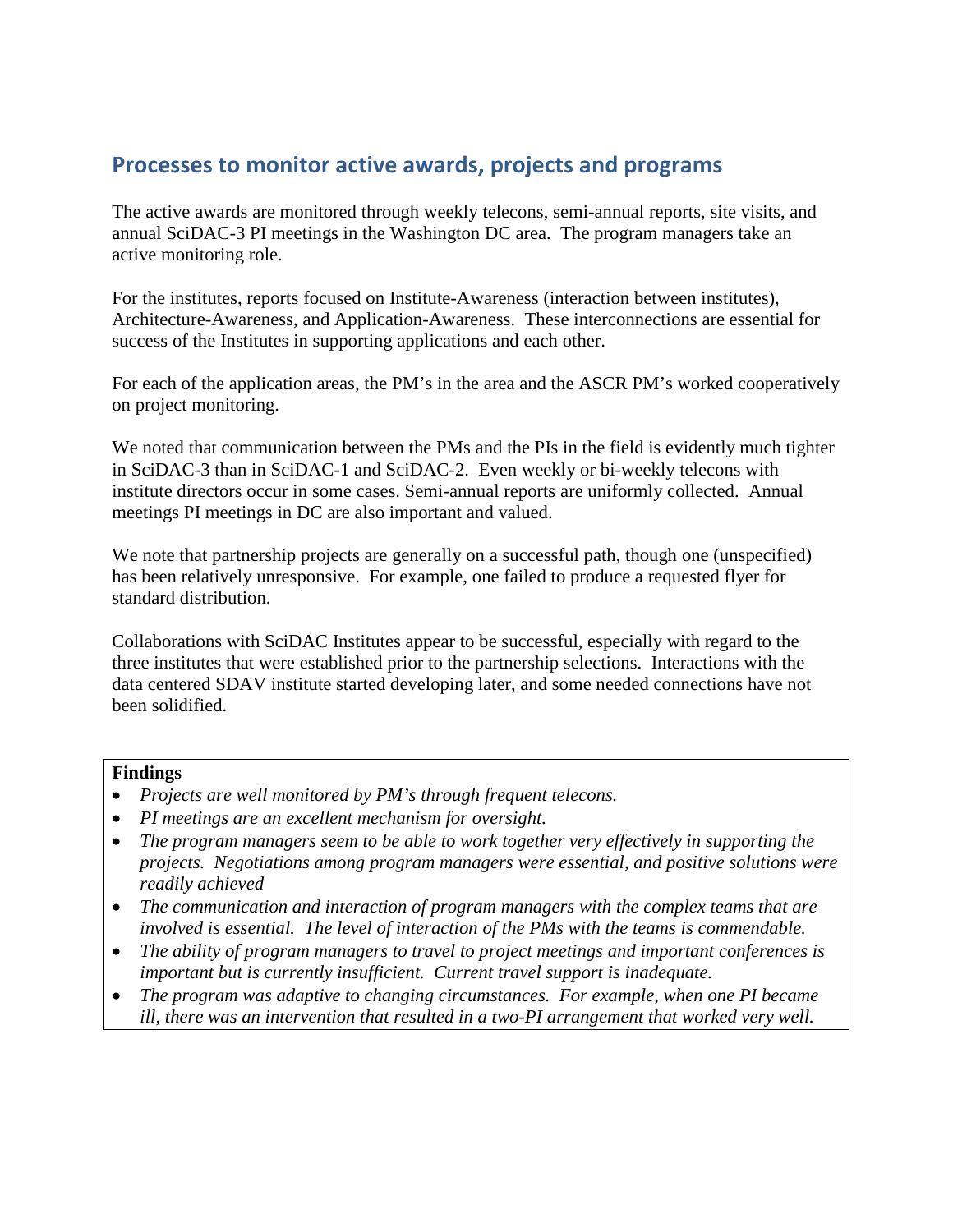# **The breadth and depth of portfolio elements**

We were impressed with the breadth and depth of the portfolio elements and find it excellent overall.

The science application partnerships seem well focused on partner mission and have achievable goals. The areas of emphasis for each of the partner programs are summarized below:

**BER**: earth systems modeling.

**BES**: chemistry & materials: first principles modeling of excited states; electron correlations in extended systems, "materials genome".

**FES**: edge physics, multiscale integrated modeling, device wall plasma-facing materials.

**HEP**: cosmic frontier simulations, lattice gauge theory research, accelerator science modeling.

**NP**: nuclear theory simulations relevant to experiments.

The applications projects are have developed serious connections with the three institutes that were formed in the initial round of SciDAC-3. We look forward to an increasing impact of data analytics in the SciDAC program and growing interaction with the SDAV Institute.

SciDAC chooses projects with a high chance of success within five years. This is distinguished from the Co-design initiative, which is oriented towards influencing hardware for 2023. However, from the algorithms perspective (e.g., multiphysics formulation adaptivity), the two programs can have a similar appearance and even involve the same PIs. Therefore, though the risk tolerance and timescales are different, ASCR should pursue synergisms between SciDAC and Co-Design..

SciDAC has been highly successful in developing and deploying code, relevant to many applications areas, on leadership computing resources. This emphasis is wholly appropriate and is a distinguishing feature of the SciDAC program. While maintaining this focus, we also encourage SciDAC to develop and exploit science-based algorithms that increase the inherent efficiency of the physical analyses. The use of such algorithms on leadership facilities can only increase the impact of these facilities.

As a result of the success of SciDAC, there are now software library dependencies that many applications groups (expressed most strongly from the fusion community) regard as potential vulnerabilities. There is a concern that software developed under this program may not be able to be supported beyond the life of the program. This involves ensuring that software be of sufficient quality to be supported with limited or nonexistent overt funding.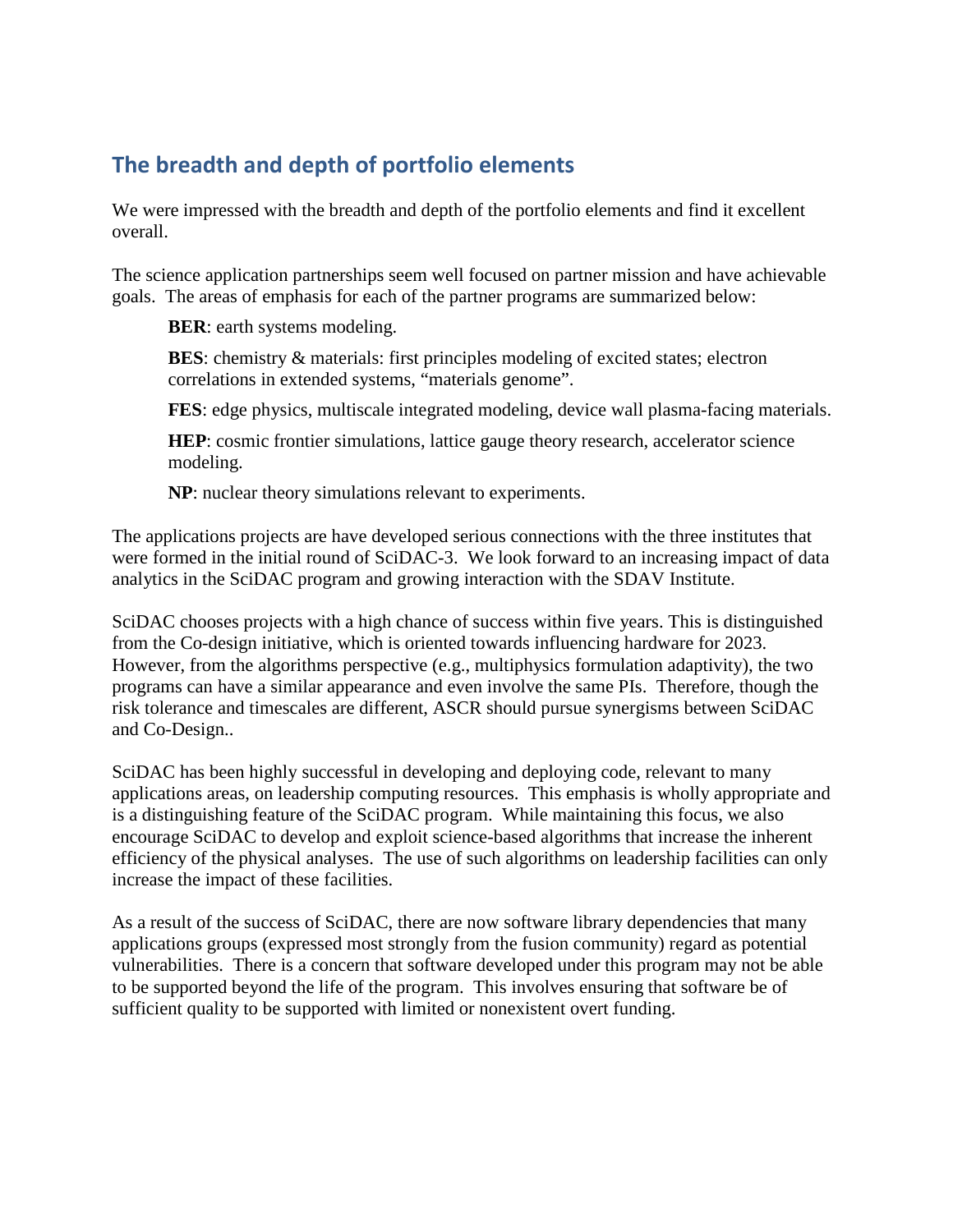#### **Findings:**

- *The Scientific Grand Challenge "town hall" reports undertaken recently by the Office of Science are being used to determine scientific priorities evidenced in the FOA calls in Fusion, Materials, and others areas.*
- *The aggressiveness of distributed memory scaling among the applications is much improved relative to previous SciDAC rounds. Now, software migration to many-core architectures is of strong interest to the many of the applications groups, as well. This is accelerated by the adoption of a many-core architecture for NERSC-8 (Cori).*
- *The is a potential vulnerability in the dependence on software that may not be able to be maintained after the life of the program*

### **Recommendations:**

- *Maintain or create an appropriately balanced emphasis on science-based algorithms and insights, mathematical/computational algorithms and HPC.*
- *ASCR should pursue synergisms between SciDAC and Co-Design*
- *In terms of demonstrating success for SciDAC collaborations, wide adoption in the field of code developed by the Institutes should be regarded as at least as meritorious as shared post-doctoral FTEs, in that it shows that the algorithmic and software technology has reached maturity.*

# **Anticipating and addressing emerging challenges from high performance computing and DOE missions**

The SciDAC program has aimed to address leading challenges related to the DOE mission in a timely and effective manner. We have noted that this seems to be working well in the SciDAC-3 program.

Success or progress requires melding of HPC resources, mathematical algorithms and sciencebased algorithms. SciDAC explicitly has pulled in HPC facilities and mathematical/computing and relies on the programs for the science-based algorithm development.

We note that from the application perspective there is still a sense of "double jeopardy" by virtue of the need to apply separately for computational resources from INCITE. The INCITE program is regarded by some as a "crapshoot." The ALCC program has provided resources to help meet application needs, but is small by comparison to overall demand.

As a promising step towards ensuring the persistence of Institute codes by broad engagement with the scientific community, it is noted that at least two Institutes, QUEST and SDAV, have organized annual summer schools and/or extensive tutorial efforts.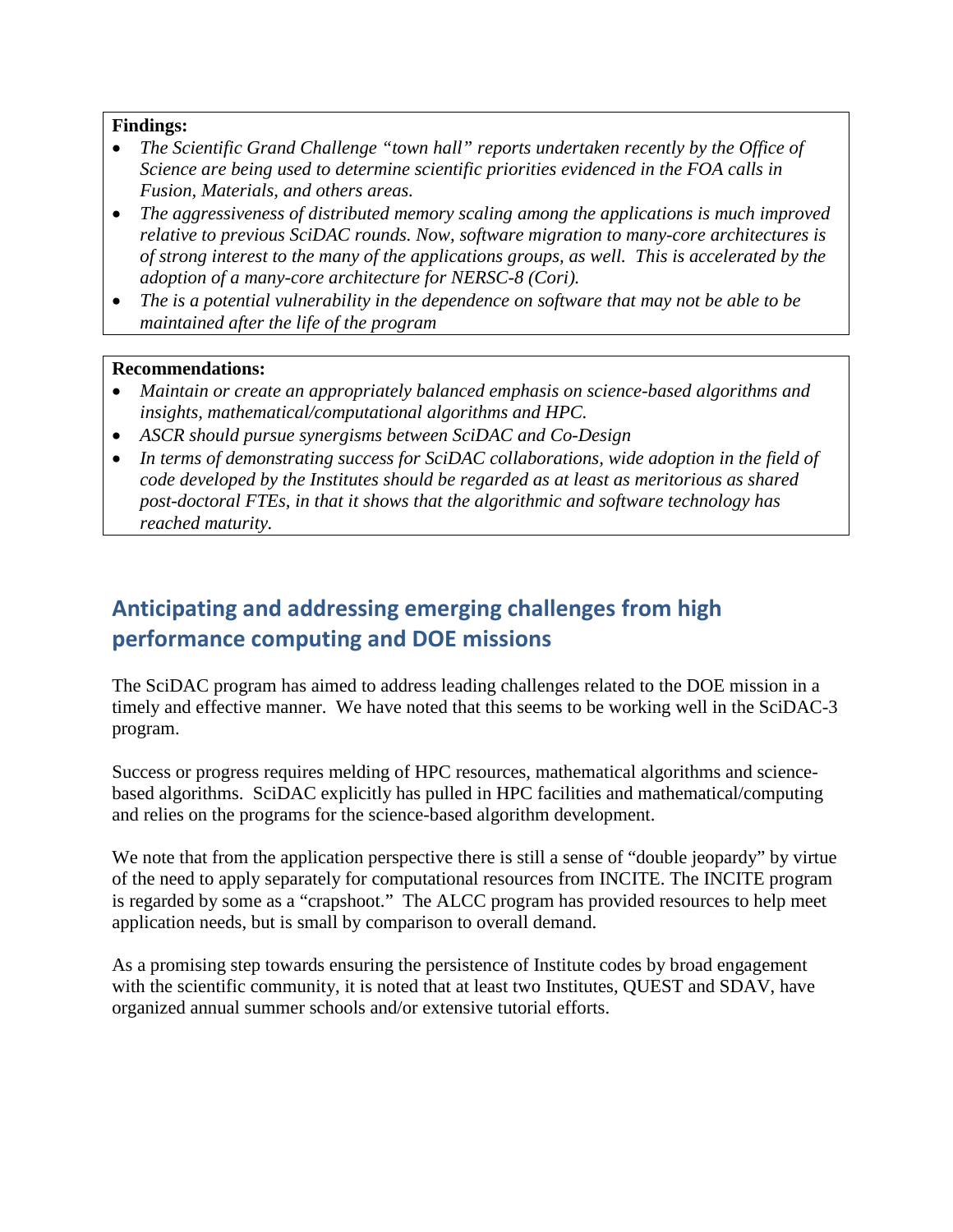## **Example Success Stories**

- **BER:** There is considerable optimism among the PMs, that the projects will lead to highly accurate resolution-independent techniques and significantly reduced reliance upon parameterizations.
- **BES**: The partnership projects are well on their way to producing impressive scientific and algorithmic advances, and high impact publications have already emerged. Notable examples include a recent *Science* article detailing a highly accurate electronic structurebased crystal structure for solid benzene, a new code to solve the Ginzburg-Landau equations on GPU's, a fully *ab initio* analysis of mean free paths of electrons in silicon, and a promising new, highly parallelizable strategy to solve the Schrödinger Equation with discontinuous functions. The portfolio thus appears to be well on its way to having a transformative scientific impact, and the success of the program will lay a firm foundation for a future SciDAC-4 effort.
- **FES**: Codes co-developed under SciDAC have successfully weak-scaled to the limits of several of the world's most capable supercomputers, yielding new insights that address the feasibility of ITER, particularly in the effect of turbulence in plasma containment. Fusion codes have been important "stressors" for the development of improved solvers and preconditioners.
- **HEP**: The "Dark Universe" SciDAC 3 project recently completed the world's largest highresolution cosmological simulation on Titan at OLCF, covering more than 60 times the volume of previous runs. Galaxy distribution predictions from this run will enable dark energy investigations using current and future sky surveys. Lattice QCD calculations have achieved astounding levels of accuracy in first-principle predictions for several experimental observables, including some that may portend evidence for beyond-thestandard-model physics.
- **NP**: This project answers the question: What strongly interacting mesons, (q-qbar, q-qbar $g, \ldots$ ) (q=u,d,s), including exotic mesons, does QCD predict that JLAB experiments will produce after the  $\sim$  \$350M 12 GeV upgrade? A detailed spectrum of meson states as already been obtained by lattice techniques: this is just what experimentalists needs to know.
- **BER:** There is considerable optimism among the PMs, that the projects will lead to highly accurate resolution-independent techniques and significantly reduced reliance upon parameterizations.